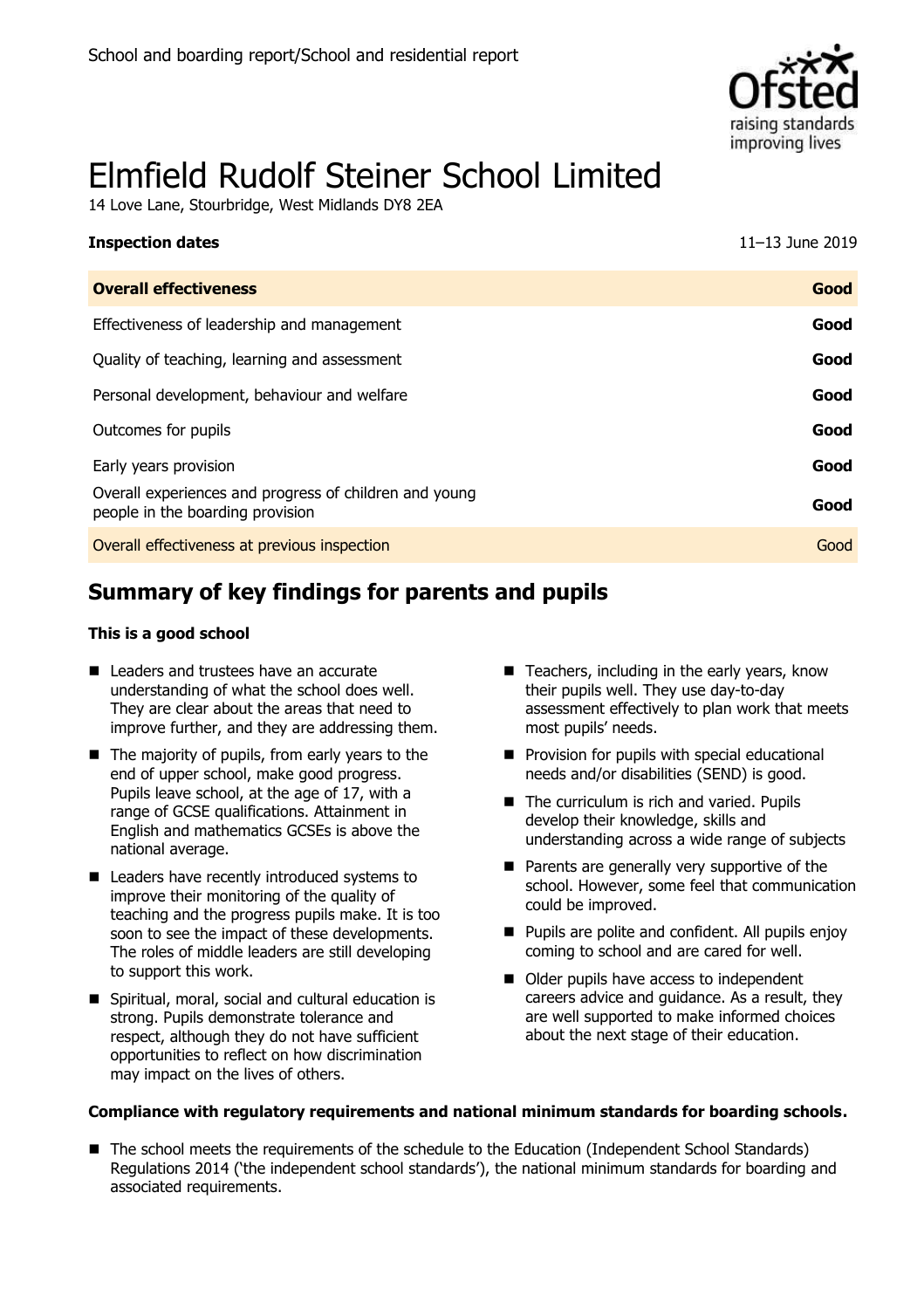

# **Full report**

### **What does the school need to do to improve further?**

- Further develop systems by which leaders and managers monitor the quality of teaching and pupils' progress, including in the early years, so that all pupils make consistently strong progress.
- Develop middle leadership roles to further strengthen the quality of education provided by the school and help to maximise pupils' progress.
- Build further upon pupils' understanding of respect for others by ensuring that they recognise how people may experience discrimination because of their differences.
- Take steps to improve communication with parents so that they have a full understanding of the effectiveness of the school's provision.
- Good practice recommendations in relation to the boarding provision:
	- Any staff member or volunteer working with boarders should have a job description reflecting their duties, receive induction training in boarding when newly appointed, and receive regular reviews of their boarding practice. They should have opportunities for training and continual professional development in boarding (NMS 15). Recommendation: All boarding staff should be provided with first-aid training.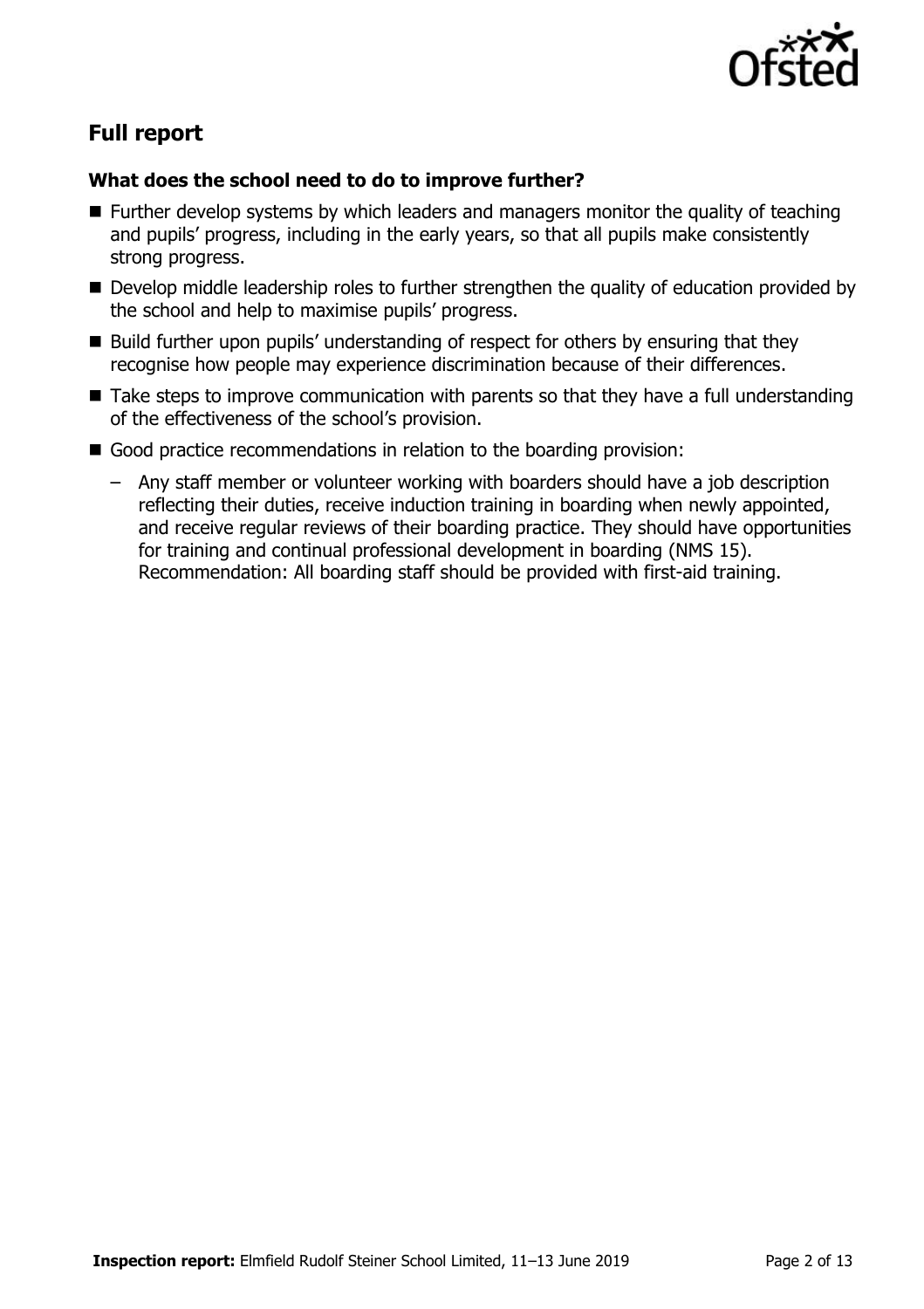

# **Inspection judgements**

| <b>Effectiveness of leadership and management</b>                                        | Good |
|------------------------------------------------------------------------------------------|------|
| The effectiveness of leaders and managers in the<br><b>boarding provision</b>            | Good |
| How well children and young people are helped and<br>protected in the boarding provision | Good |

- The education lead, along with trustees and other leaders, demonstrates a strong commitment, drive and determination to provide a high standard of education and to ensure that pupils get the best start in life. All staff share this sense of purpose and ambition.
- **E** Leaders ensure that the school consistently meets all the independent school standards.
- Leaders and trustees know the school well. Their evaluation of the school's strengths and areas for further improvement are accurate. Plans to address these areas for improvement are well focused and appropriate. Leaders realised that they did not have a clear enough picture of the consistency of teaching across the school and that appraisal systems could be improved. As a result, they have recently introduced new systems to improve the monitoring of teaching and the tracking of pupils' progress. It is, however, too soon to see the impact of these changes.
- Since its introduction, the current leadership structure has been effective in helping to improve the quality of education provided by the school. Over time, roles have been refined and leaders have clarity about who is responsible for each aspect of the school's provision. There has also been a sizeable increase in the number of pupils attending the school. Trustees have recognised the need to expand the leadership team further to ensure that leadership continues to be effective. This includes further developing the role of middle leaders.
- Leaders have developed a rich and varied curriculum that is closely based on the Steiner philosophy. In lower school, up to the end of Year 9, pupils access all aspects of the curriculum. This includes subjects such as eurythmy, art and music, as well as more academic subjects. In upper school, while pupils continue to study the Waldorf curriculum, they also study a range of GCSE subjects.
- The curriculum is enhanced through a range of trips and visitors to school. For example, class 6 (Year 7) pupils spoke enthusiastically about taking part in an Olympic games event along with pupils from other Steiner schools. This complemented their studies on Ancient Greek civilisations. During the inspection, class 8 (Year 9) pupils completed part of their bronze Duke of Edinburgh's Award.
- **Provision for pupils with SEND is strong. Leaders accurately identify and appropriately** address pupils' needs. This is having a positive impact on pupils' skills and understanding. As a result, pupils with SEND are making good progress from their starting points.
- The leadership and management of boarding are good, and this is corroborated by the host families who were spoken to during the inspection. There are well-defined roles and delegated areas of responsibilities. Effective communication between education and boarding staff means that boarders receive all the help and support they need to keep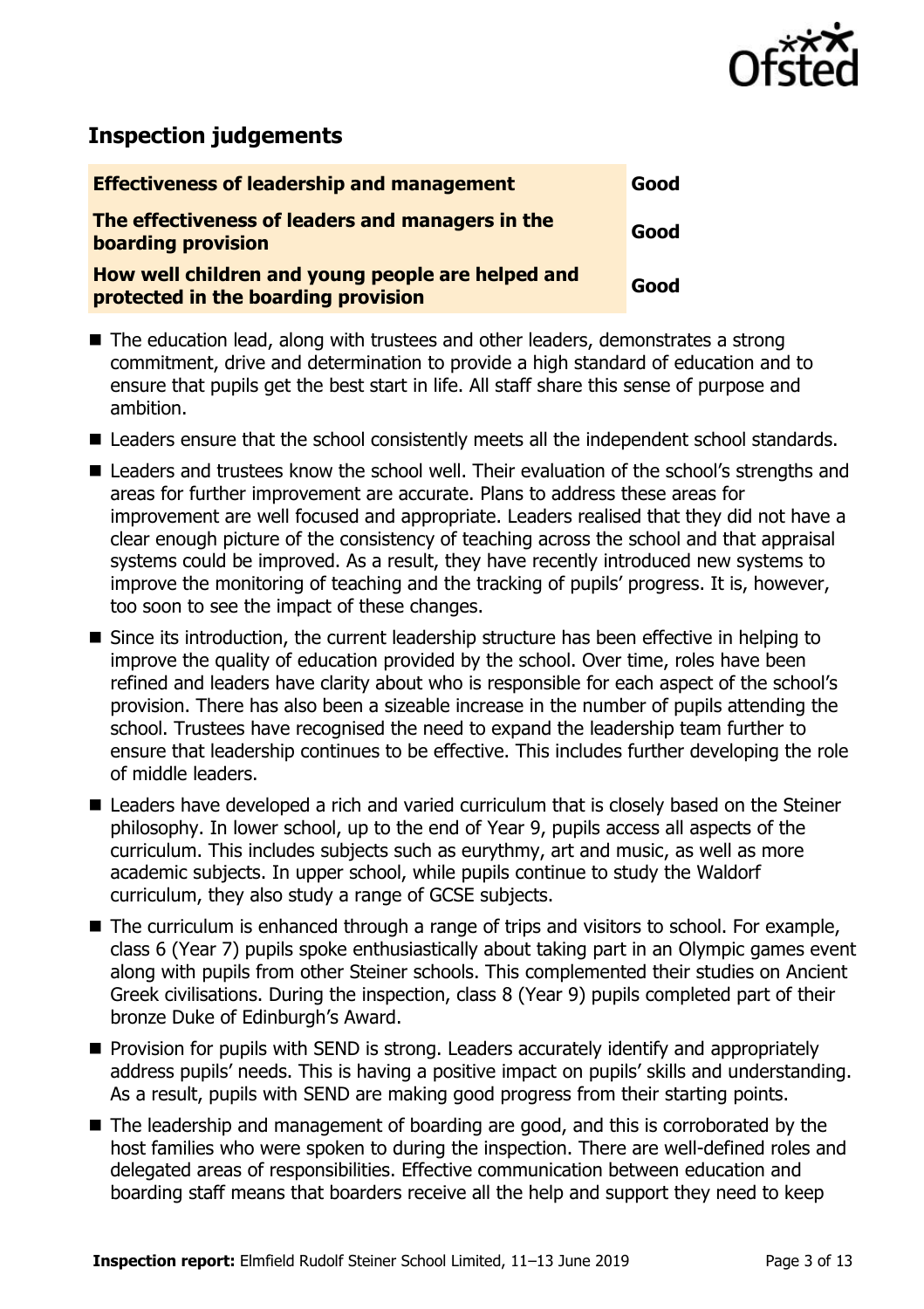

safe and to enjoy their time at the school.

- Leaders are proactive in the evaluation of the effectiveness of the school's boarding provision. They seek ways to improve the experience of boarders, using feedback from boarders, their families and the host families. A member of the board of trustees provides external monitoring of the provision, providing a further layer of scrutiny.
- The great majority of parents are positive about the work of the school. This can be summed up in a comment from one parent: 'My children are so happy at Elmfield and they are thriving. The school ensures all children are treated as individuals, developing a love of learning and becoming well-rounded individuals.' However, some parents raise concerns about the quality of information that they receive from the school.

#### **Governance**

- An effective system of governance is in place, which means that trustees are well informed about all aspects of the school's work. Each trustee has a specific area of responsibility in relation to the school's provision. Trustees work closely with school leaders and increasingly hold leaders to account for the school's performance.
- Trustees are fully supportive of the new systems which leaders have introduced and the planned changes to strengthen the leadership team.
- Trustees fulfil their statutory responsibilities effectively, quided by a detailed annual work plan. All the required policies to support the work of the school are up to date and available on the school's website.

#### **Safeguarding**

- $\blacksquare$  The arrangements for safeguarding are effective.
- Keeping children safe is central to the work of the school and leaders have created a culture where all staff know that safeguarding is everyone's responsibility. As a result, the school is a safe environment for pupils and they are always cared for well.
- All staff have regular and appropriate child protection training, including preventing radicalisation and extremism, and understand their responsibilities in keeping pupils safe. Staff know how to report any concerns about pupils' welfare and they are vigilant in looking out for indicators of risk or harm.
- $\blacksquare$  Host families have a clear understanding of the responsibilities that go with their role, including the procedures that should be followed when a boarder is identified as being at risk of harm. Host families undertake safeguarding training that is refreshed annually.
- $\blacksquare$  The safeguarding team maintains the required confidential records and, when appropriate, works closely with relevant external agencies. Leaders follow up concerns with these agencies as necessary.
- Leaders ensure that appropriate checks are carried out on all adults appointed to work at the school.
- The school's safeguarding policy is up to date and takes into account current government requirements. The policy is published on the school's website.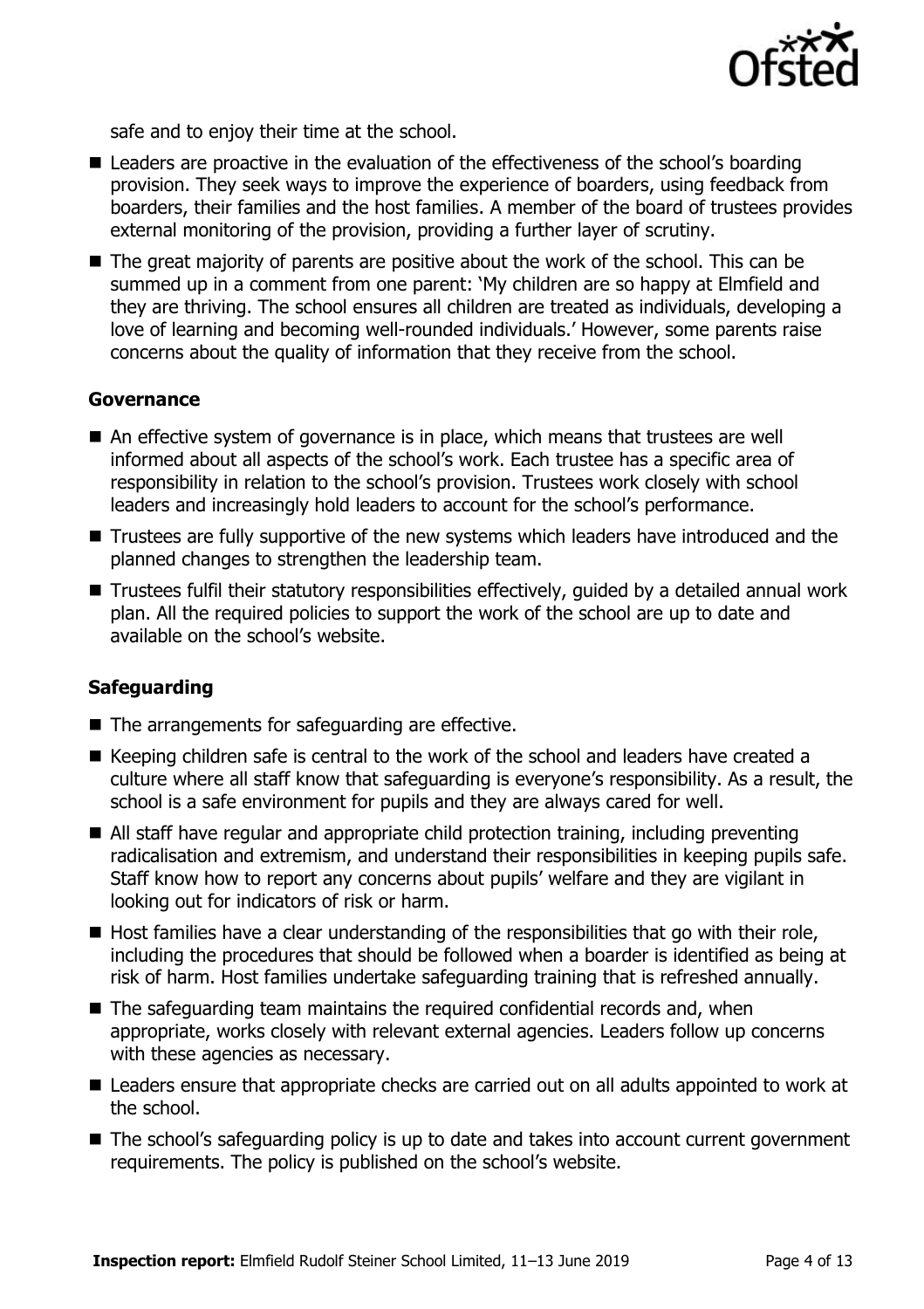

### **Quality of teaching, learning and assessment Good**

- Across the school, most teaching is effective and enables the majority of pupils to make good progress. Adults have strong working relationships with pupils and act as good role models.
- **E** Lessons are well planned and delivered. They show clear sequential development over a topic. Teachers regularly review prior learning to help pupils retain and build on their knowledge. Work is generally well matched to the age, aptitudes and skills of individual pupils. Teachers use day-to-day assessment to inform the next steps in their teaching. Adaptations to the curriculum, to provide additional support or challenge, are generally provided for pupils who require them.
- $\blacksquare$  Much learning takes place through thematic units of work. This approach allows meaningful cross-curricular links to be made. Pupils are encouraged to reflect on what they have learned and to make connections between different areas of learning. This helps pupils to become confident in expressing their views and opinions. Themes from stories and fables are central to much of the work of younger pupils. These are often linked to the school's values, for example helping pupils to understand right from wrong. As they get older, pupils are increasingly able to articulate complex concepts and apply values and skills to new topics.
- **Pupils are encouraged to review what they have learned, individually and with the support** of their peers. Teachers provide pupils with regular feedback in line with the school's policy. Pupils spoken to by inspectors feel well supported by their teachers and helped to make progress.
- Leaders recognise that while pupils are making progress, they are not always clear about whether pupils are doing as well as they could. Through working with the school's staff and staff in other Steiner schools, teachers and leaders are beginning to develop a shared understanding of what can be expected from pupils in particular classes or subjects.
- Leaders are extending the use of standardised assessments in spelling, reading comprehension and number skills. This is to ensure that all pupils reach their potential and to help leaders track the progress of groups of pupils, such as the most able, more effectively.
- Most pupils enjoy lessons. They engage well and talk animatedly and confidently about what they have learned.
- Staff at all levels access training opportunities from a range of providers to support their needs. These help to develop their expertise and confidence. Teachers demonstrate good subject knowledge. This means that they are able to explain ideas and concepts effectively.
- $\blacksquare$  In line with the school's philosophy of child development, pupils start learning to read, write and calculate in class 1 (Year 2). The school has a clear focus on developing these basic skills to help pupils make secure progress.
- **Pupils have regular access to a range of specialist teaching, for example in music, art,** crafts and Spanish. This helps them to develop skills and confidence in these areas from a young age.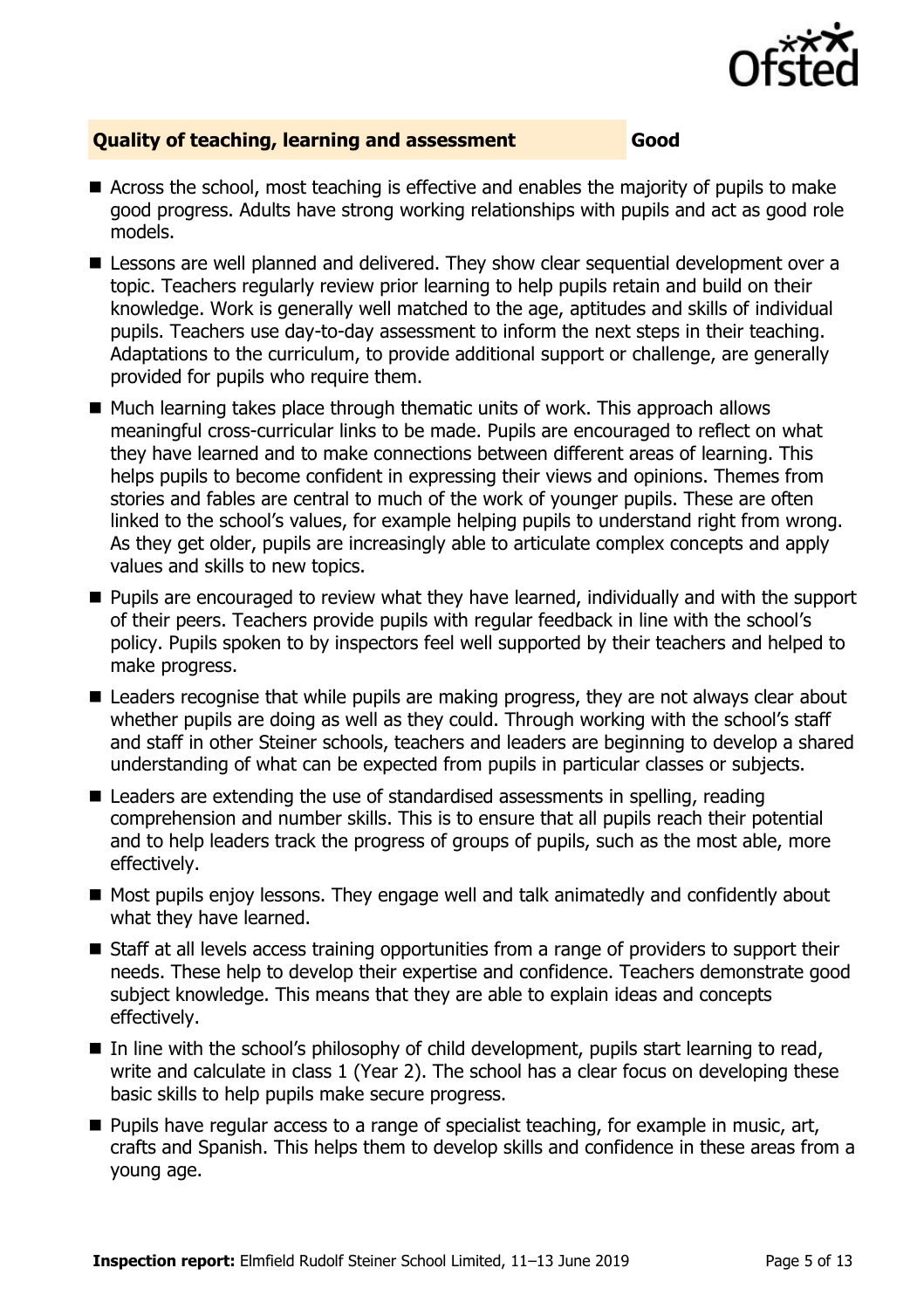

#### **Personal development, behaviour and welfare Good**

#### **Personal development and welfare**

- The school's work to promote pupils' personal development and welfare is good. Pupils are proud of their achievements and their school. They are keen learners and can explain their views and thoughts eloquently. In line with the school's philosophy, most pupils' work is presented to a high standard.
- Spiritual, moral, social and cultural education is strong. A wealth of opportunities encourages pupils to 'look out and go out'. For example, pupils learn about a range of different faiths and viewpoints. They are encouraged to be aware of, and develop, their own views about current affairs. Pupils from overseas help to develop other pupils' cultural understanding, respect and tolerance. Pupils learn about protected characteristics in an age-appropriate way. However, this is not fully embedded within the curriculum and there are too few opportunities for pupils to consider how discrimination can impact on the lives of others. Nevertheless, pupils are well prepared for life in modern Britain.
- **Pupils spoken to during the inspection said that they feel safe in school and know that the** staff are there to look after them. Incidents of bullying happen, but they are rare. When incidents occur, these are dealt with appropriately by leaders, and often involve parents. Pupils are taught how to keep safe. This includes learning about e-safety, although digital technology is not used in school except during information technology lessons in class 8 (Year 9).
- Pupils' welfare is of paramount importance to the school community. Staff complete regular health and safety checks and risk assessments. These assessments are regularly reviewed so that they remain relevant and effective. Younger pupils are encouraged to explore their environment, for example through tree-climbing in the school grounds. This helps pupils to develop an understanding of taking considered risks.
- **Pupils know the importance of keeping themselves healthy, both physically and mentally.** Age-appropriate lessons and assemblies on issues such as body image and sexual health help to ensure that pupils can make informed choices.
- From class 6 (Year 7), pupils have access to high-quality, impartial careers guidance that helps them to make informed choices about the next step in their education. Pupils spoken to during the inspection have high aspirations for the future and a desire to study a range of subjects at college. Almost all upper school pupils take part in relevant work experience. In the previous two years, all class 11 (Year 12) pupils have gone on to secure a place in further education.
- **Pupils have many opportunities to contribute to school life and the wider community, such** as visiting the residents in local care homes and raising money for charities.

### **Behaviour**

- The behaviour of pupils is good. Pupils conduct themselves well, both inside the classroom and around the school.
- **Pupils of all ages appear happy and confident. They are polite and courteous, generally** demonstrating good manners and thoughtfulness to each other.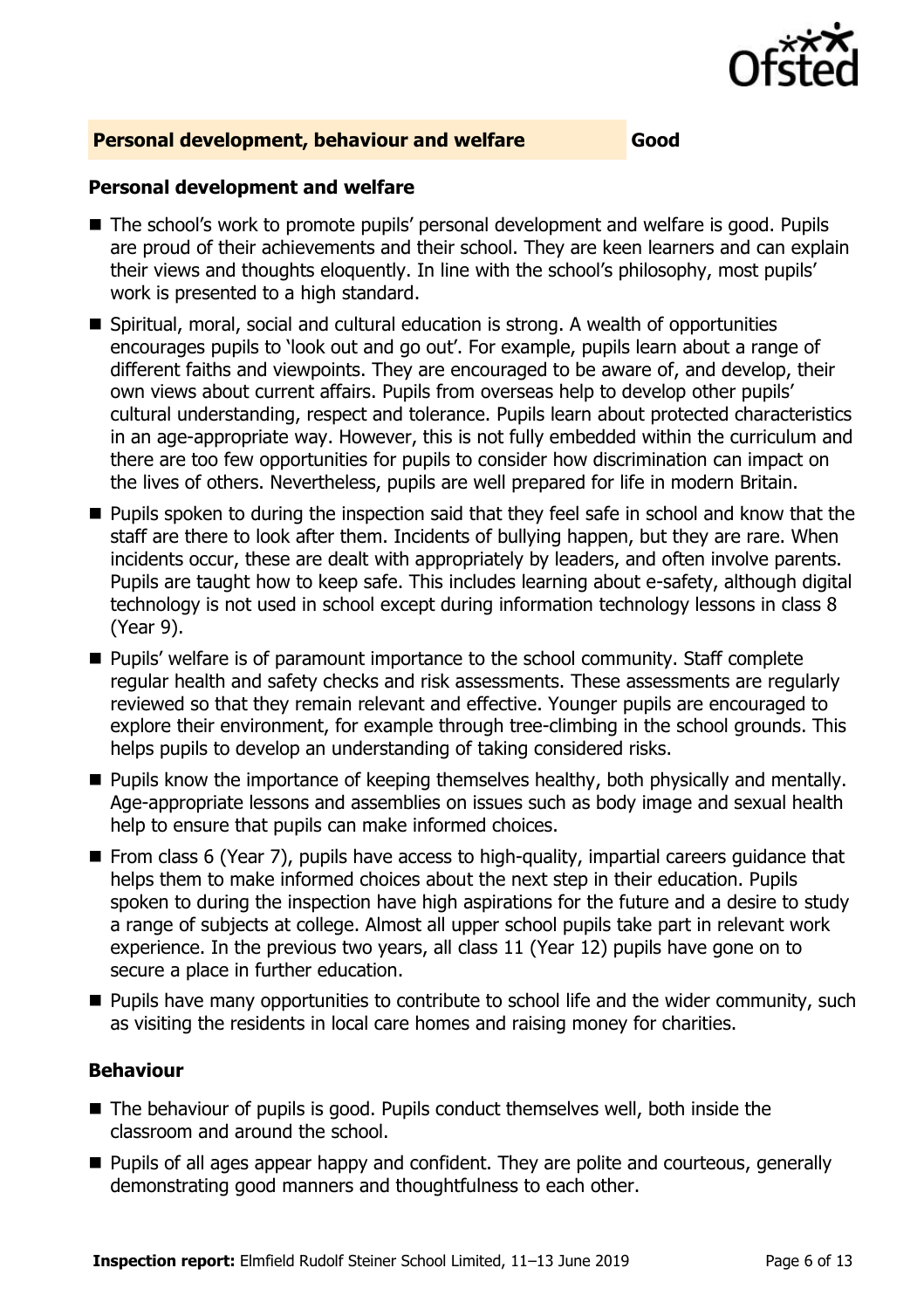

- A clear behaviour policy is in place and this is understood by pupils. If behaviour falls below an acceptable standard, incidents are recorded and followed up appropriately. Parents and trustees are informed of any serious incidents of poor behaviour.
- School attendance levels are similar to those seen nationally; the proportion of pupils who are regularly absent from school is very low. Leaders track attendance carefully and are tenacious in following up any concerns. This includes working with external agencies when necessary. Leaders are alert to the possibility of children going missing from education and take appropriate actions to minimise any risk.

#### **Outcomes for pupils Good**

- Most pupils leave school with a range of GCSE qualifications including English language, English literature, mathematics, science and a modern foreign language. Pupils sit examinations at the end of class 10 (Year 11) and class 11 (Year 12). Pupils also develop a range of practical skills, such as woodworking, although these are not formally accredited.
- Outcomes in English and mathematics at the end of class 10 compare favourably to those seen nationally for pupils of the same age. Pupils leave school well prepared for the next stage of their education.
- **Pupils with SEND, including those with education, health and care plans, make good** progress from their individual starting points. This is evidenced by pupils' achievements on standardised tests.
- Across the lower school, most pupils' work shows that they are making secure progress. By the end of class 5 (Year 6), attainment in reading, writing and mathematics is similar to the standards set out in the national curriculum for pupils of the same age. At this age, most pupils can read fluently and with expression. They demonstrate good comprehension skills and a developing love of reading. Pupils talk confidently about the books they like to read and their favourite authors.
- **Pupils develop their writing skills well across the lower school, from mainly copying** through to independent writing. Pupils are encouraged to use a broad vocabulary and to write for a range of different audiences and purposes.
- **Pupils make good progress in mathematics, initially focusing on number work before** developing their knowledge in other areas of the mathematics curriculum.
- Most pupils learn two foreign languages, beginning with German and Spanish in class 1 (Year 2). Teachers use effective approaches to engage pupils' interests. Lessons initially focus on learning songs and rhymes, then speaking and listening skills, before pupils start to read and write the language from class 4 (Year 5).
- The quality of artwork produced by many older pupils is particularly impressive.

#### **Early years provision Good Good**

■ The early years leader, working closely with other members of staff, adapts the curriculum and learning environment to meet children's needs and engage their interest. The early years team is committed to ensuring that every child has a positive start to their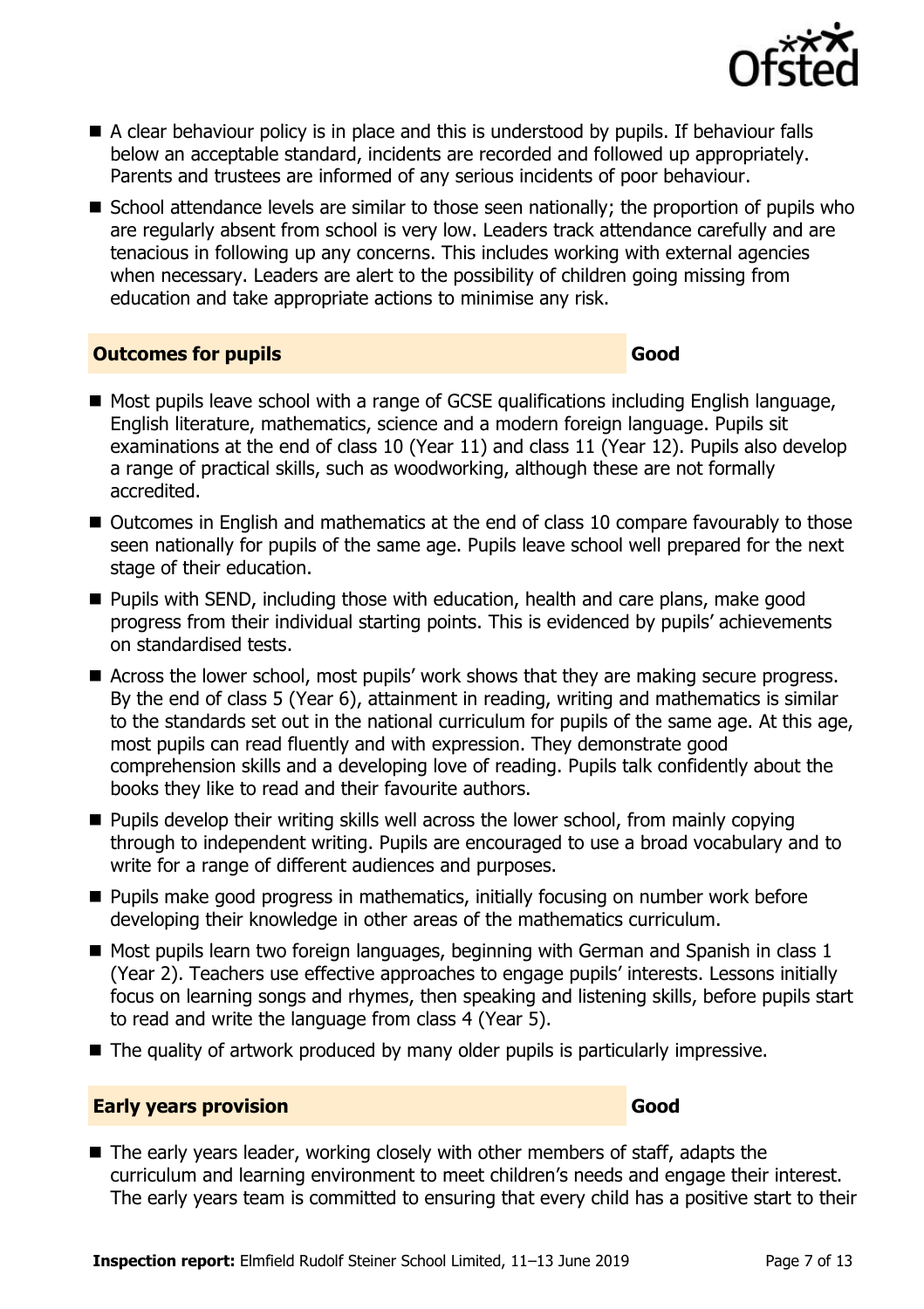

school life. Effective systems are in place to support children when they join the school and to ensure a smooth transition into class 1.

- Most children join the school with skills and abilities that are in line with those expected for their age. Staff quickly assess children's needs and provide additional support for those who require it. This includes working with external agencies, such as speech and language therapists, as necessary.
- Adults plan an interesting range of activities for children. A detailed record of each child's progress is kept. Leaders have developed planning to ensure that most activities are sufficiently challenging. This is to enable children to make the progress of which they are capable and to support the older children as they get ready to move into class 1. Leaders have not yet assessed the impact of this work. Children make clear progress across their time in early years. However, as in other parts of the school, leaders do not have a clear overview of how effectively the curriculum is meeting the needs of different groups of children, such as the most able.
- Staff have created a language-rich environment, through the use of regular storytelling, rhymes and songs. The school does not formally teach kindergarten children to read or write. However, adults respond positively to children who show an interest in these aspects of the curriculum.
- Leaders plan and provide activities, such as drawing, sewing, weaving and clay work, to help develop children's fine motor skills as well as encouraging creative and imaginative play.
- Younger children learn from the older children about expectations in the classroom. They socialise well together and are happy to talk about the activities that they are completing. Children have daily opportunities to learn and play both indoors and in the extensive outdoor environment. Older children take on responsibilities such as working out the correct number of cups needed for snack time or leading tidying up the classroom.
- The children are cared for well. Every child has a key worker and relationships between adults and children are warm and nurturing. Safeguarding procedures are effective and welfare requirements in the early years are met fully. Staff have appropriate qualifications in paediatric first aid.
- Parents are encouraged to be involved in their children's education and informal discussions with staff are welcomed.

#### **Overall experiences and progress of children and young people in the boarding provision community Good people in the boarding provision**

- Boarders enjoy their experience of staying with host families during their time at the school. Relationships with host families are positive and constructive. Boarders thrive in a culture of mutual respect, which is embedded into school life.
- **Pupils from overseas who board are an asset to school life and make valuable** contributions through their different ideas and perspectives. They state that boarding has given them the opportunity to improve their language skills and learn about a different culture.
- Admission and induction practices are well planned and organised. A nominated teacher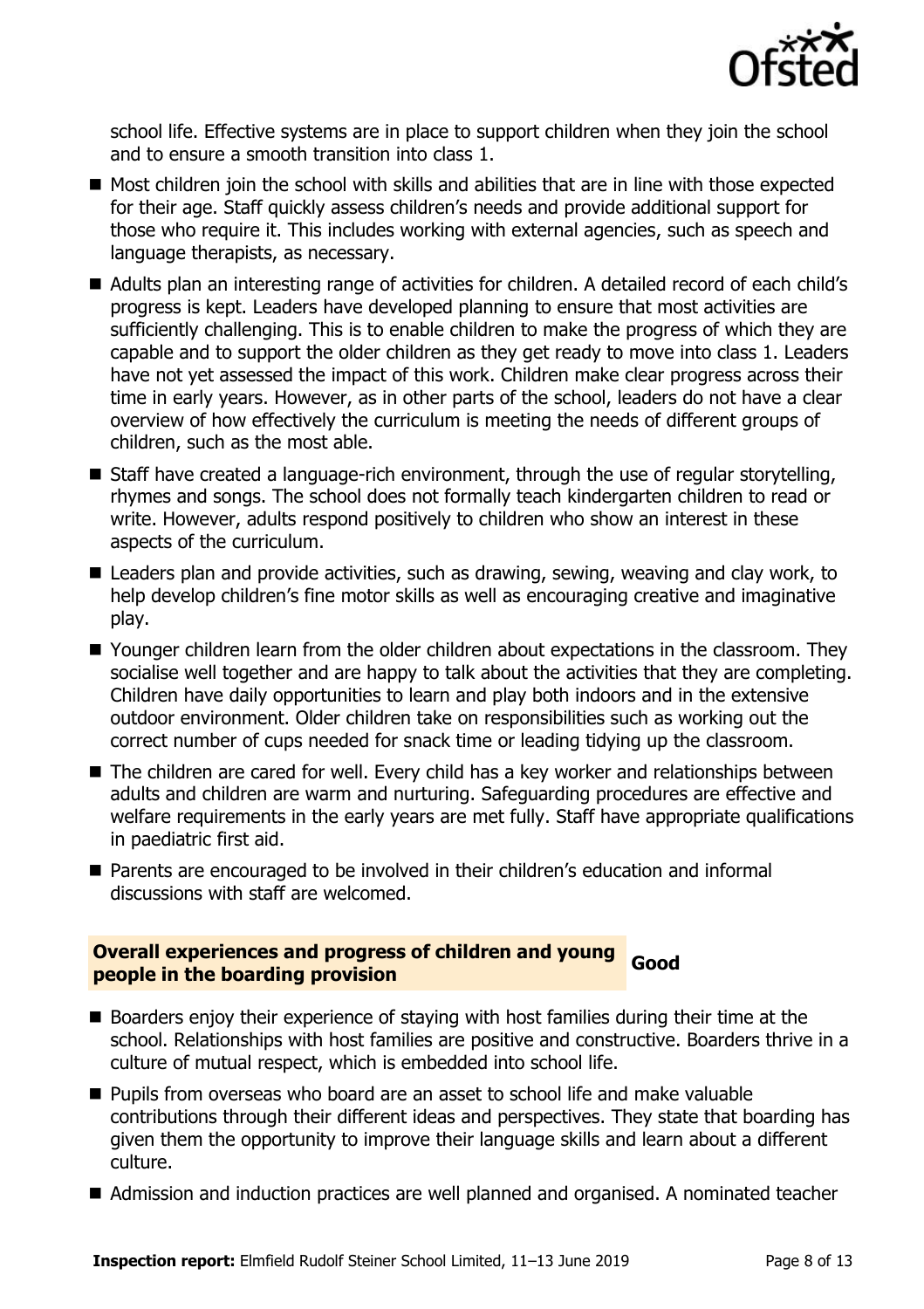

within school completes the induction to school and host family with each boarder. This helps boarders to become familiar with the school and community where they will be living. Boarders are given written information, including key names and telephone numbers, in case of difficulty. Leaders also give boarders information about important policies such as safeguarding and behaviour expectations. This maximises the opportunity for a boarder to successfully settle into living with their host family, while understanding the necessary boundaries in place for their protection and safety.

- Boarders know how to make suggestions, raise concerns and make a formal complaint. They have direct access to school leaders and an independent listener. These arrangements give pupils a range of trusted adults with whom they can discuss ideas and raise any concerns.
- There are effective arrangements in place for boarders to keep in contact with their families. These include video contact, telephone calls and email. Host families maintain contact with the boarders' own families, who are updated if any issues arise.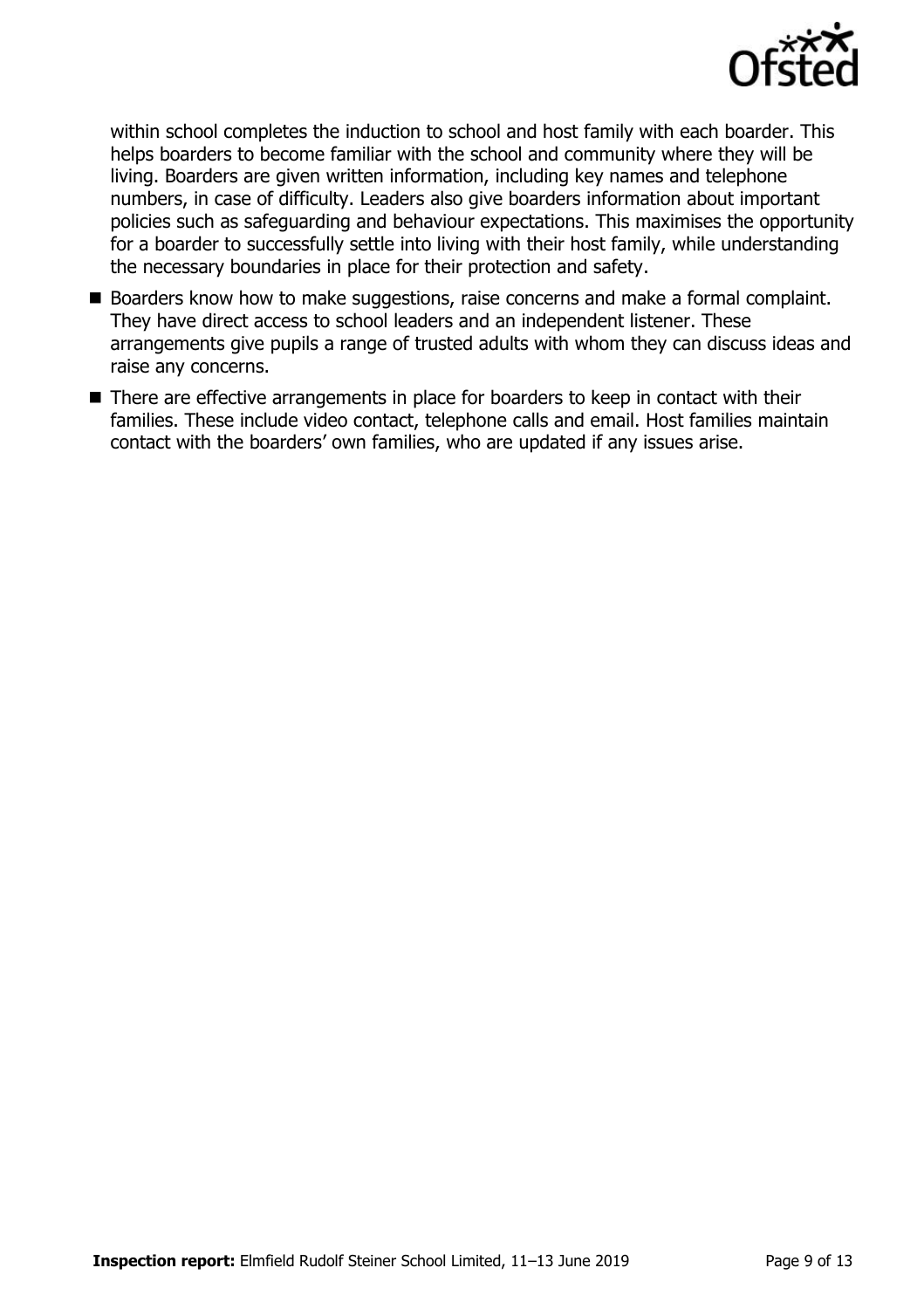

## **School details**

| Unique reference number             | 103876   |
|-------------------------------------|----------|
| Social care unique reference number | SC025000 |
| DfE registration number             | 332/6000 |
| Inspection number                   | 10094406 |

This inspection was carried out under section 109(1) and (2) of the Education and Skills Act 2008, the purpose of which is to advise the Secretary of State for Education about the school's suitability for continued registration as an independent school.

The inspection of boarding provision was carried out under the Children Act 1989, as amended by the Care Standards Act 2000, having regard to the national minimum standards for boarding schools.

| Type of school                      | Other independent school           |
|-------------------------------------|------------------------------------|
| School category                     | Independent boarding school        |
| Age range of pupils                 | 3 to 18                            |
| Gender of pupils                    | Mixed                              |
| Number of pupils on the school roll | 287                                |
| Number of part-time pupils          | 50                                 |
| Number of boarders on roll          | $\mathbf 0$                        |
| Proprietor                          | Elmfield Rudolf Steiner School Ltd |
| Chair                               | Dr Rainer Klocke                   |
| <b>Education Lead</b>               | Ms Diana Ball                      |
| Annual fees (day pupils)            | £5,220 to £8,034                   |
| Annual fees (boarders)              | £8,865 to £13,479                  |
| Telephone number                    | 01384 394633                       |
| Website                             | www.elmfield.com                   |
| <b>Email address</b>                | info@elmfield.com                  |
| Date of previous inspection         | 29-30 April 2009                   |
|                                     |                                    |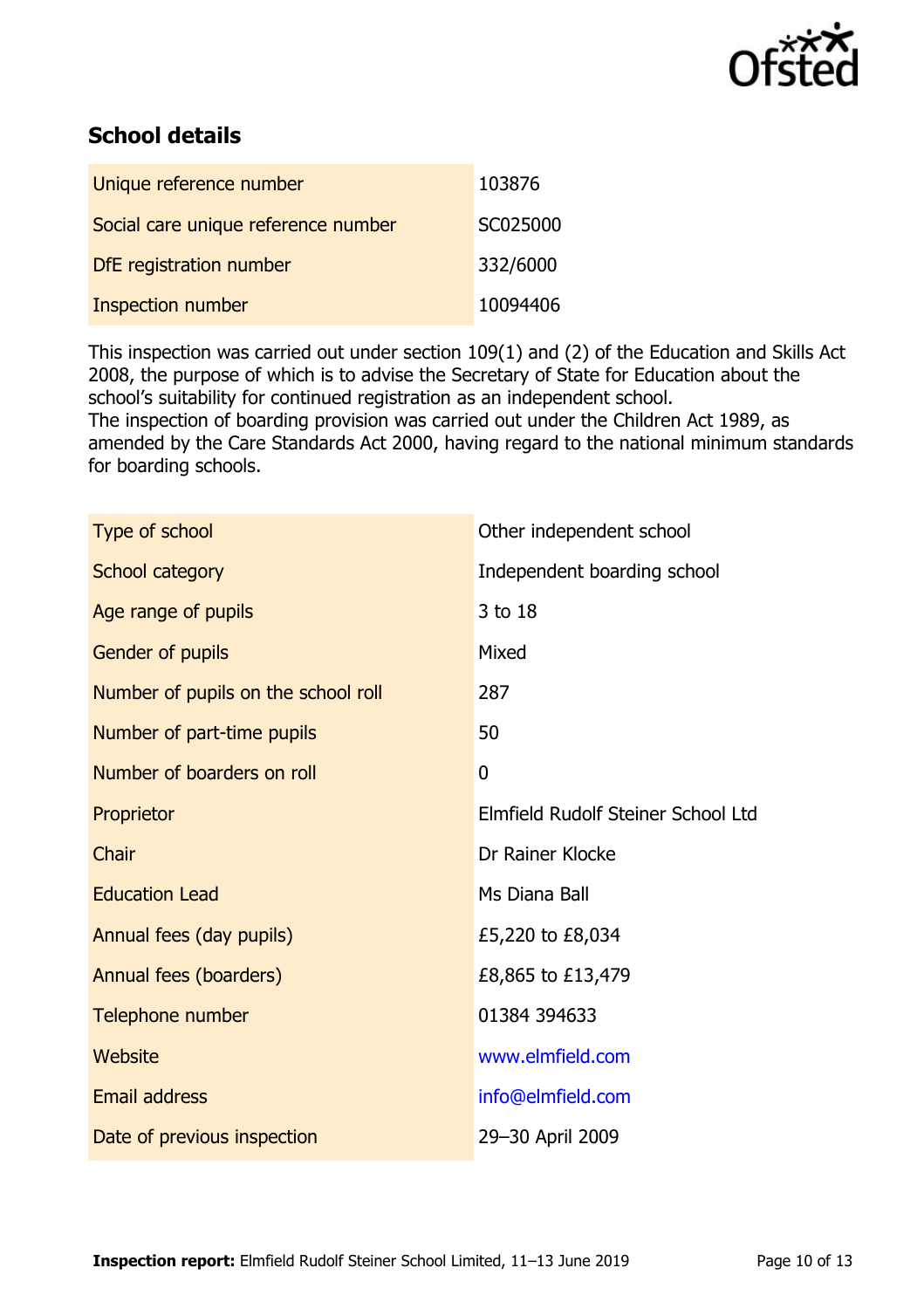

#### **Information about this school**

- Elmfield Rudolf Steiner School is an independent school for boys and girls aged 3 to 18 years. The school is in a residential area of Stourbridge, West Midlands. It opened on its present site in 1947 and comprises two large Victorian houses, some purpose-built accommodation and large, attractive grounds.
- The school is a member of the Steiner Waldorf Schools Fellowship and closely follows the philosophy and principles of this movement. It aims to enable young people to reach their full potential by developing a strong sense of values, responsibility and confidence, attain good qualifications and have the ability to think freely and independently, with a lifelong curiosity for learning.
- The school is organised into three departments: kindergarten, for children aged three to six years old (Nursery, Reception, Year 1); lower school, for pupils aged six to 14 years (Years 2 to 9); and upper school, for pupils aged 14 to 18 years (Years 10 to 12). Children in the first two years of kindergarten attend part-time. Pupils take GCSE examinations over the final two years of upper school.
- Children up to the age of five follow the early years foundation stage curriculum, with agreed modifications and exemptions from the Department for Education. A transition curriculum is in place to support children as they move from kindergarten into lower school.
- The school has no headteacher. The leadership of the school is provided jointly by the education lead, the bursar and the chair of the college of teachers, supported by department leaders. A council of management is responsible for the governance of the school.
- Admission to the school is non-selective.
- The proportion of pupils with SEND is similar to that found nationally. The proportion of pupils who have an education, health and care plan is a little above the national average.
- The school does not make use of any alternative provision.
- A few pupils speak English as an additional language.
- Each year, a small number of pupils aged from 14 to 18 years, often from overseas, attend the school for a term or more. Pupils board with a host family. At the time of the inspection, there were no boarding pupils attending the school.
- The school was last inspected by Ofsted in April 2009 when it was judged to be providing a good standard of education. Since 2009, the school has been inspected by the School Inspection Service. The school's most recent full standard inspection took place in March 2018. The school's effectiveness was judged as good. An inspection of the school's boarding provision last took place in February 2017, the overall experiences of children and young people were judged as good.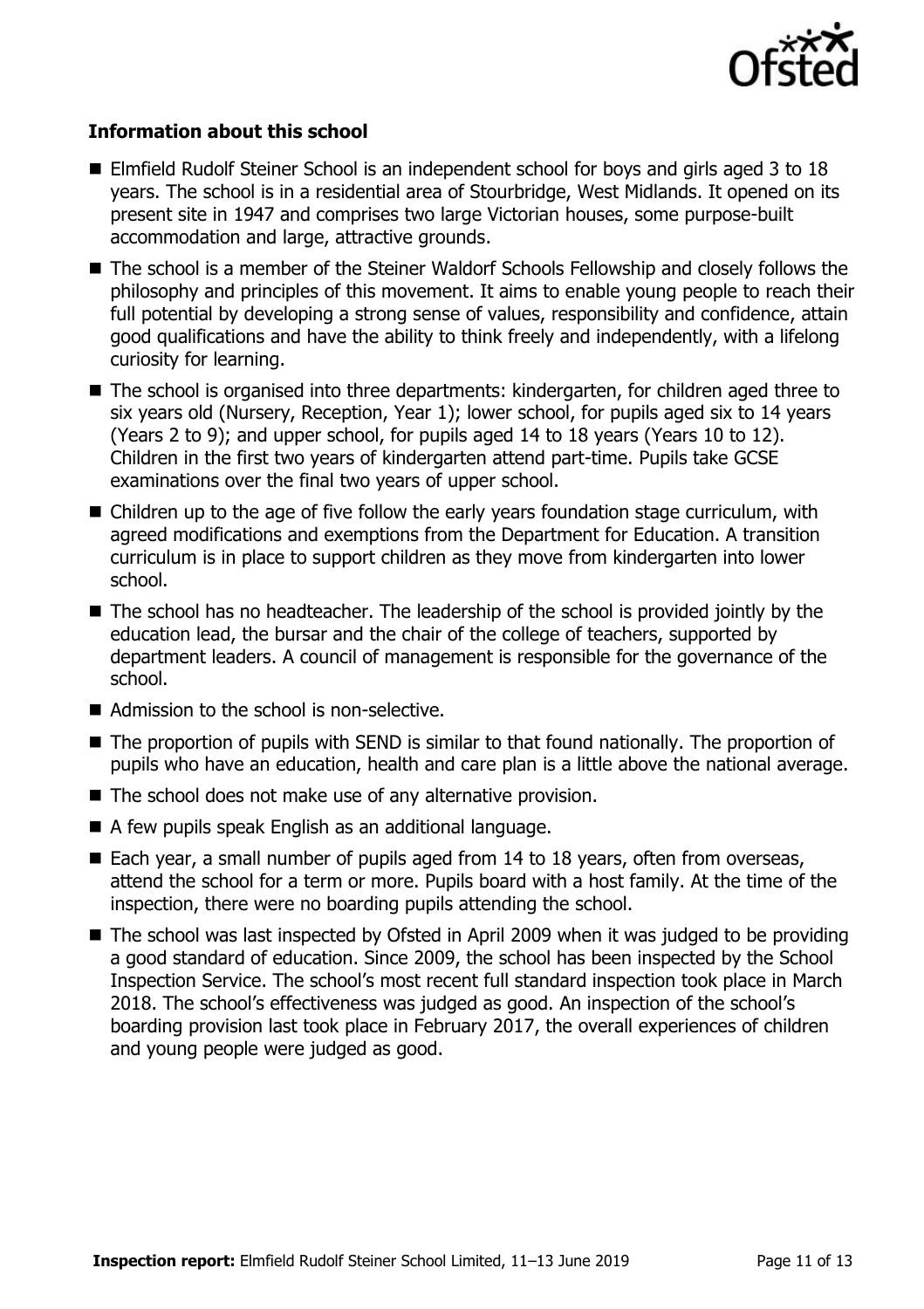

# **Information about this inspection**

- This full standard integrated inspection took place at the request of the Department for Education. The inspection was carried out with one day's notice.
- Inspectors observed pupils' learning in 22 lessons across almost all year groups and including a wide range of subjects.
- Inspectors looked at many examples of pupils' work and spoke to pupils formally and informally. An inspector listened to some pupils read. The inspectors observed pupils' behaviour around the school, as well as in lessons.
- Meetings were held with the education lead, bursar, other leaders, members of staff, host families and a former boarding pupil. The lead inspector met with representatives of the council of management (board of trustees), including the chair of the council.
- **Inspectors reviewed a wide range of documentation including: the school's self-evaluation** and development plans; records relating to safeguarding, boarding, attendance and health and safety; curriculum plans; school performance data; policies and the school's website.
- Inspectors considered parents' opinions through scrutinising 81 responses to Ofsted's online questionnaire, Parent View, including 47 free-text responses. Inspectors also spoke to a sample of parents on the second day of the inspection.
- Thirty-five responses to the staff questionnaire and 44 responses to the pupil questionnaire were considered as part of the inspection.

#### **Inspection team**

| Catherine Crooks, lead inspector | Her Majesty's Inspector |
|----------------------------------|-------------------------|
| Elizabeth Ellis-Martin           | Ofsted Inspector        |
| Dave Carrigan                    | Social Care Inspector   |